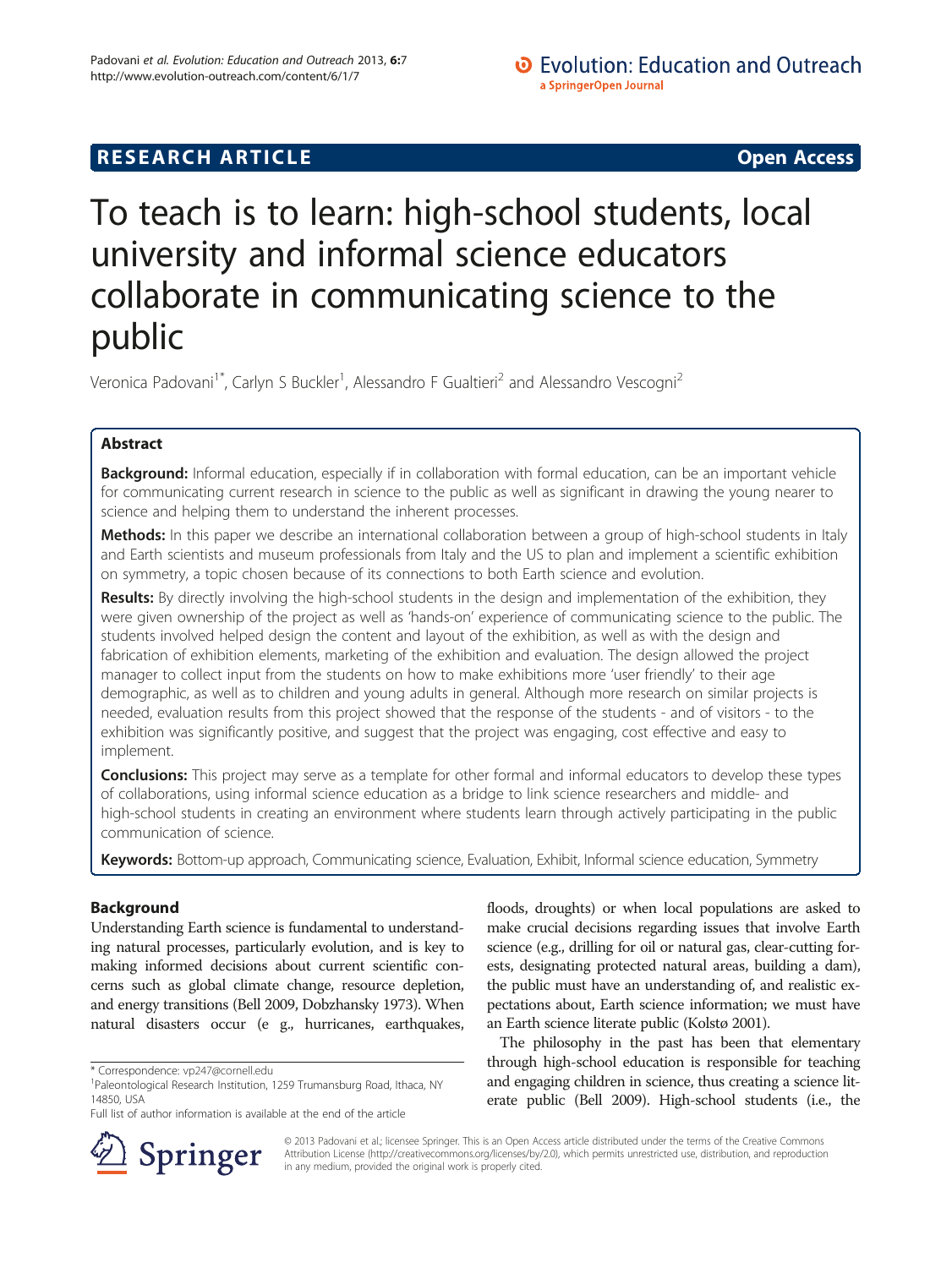segment of the population from 14 to 18 years of age) are in a phase of their lives that is very important for the construction of their social conscience and career choices, making them a desirable target audience for science education initiatives (Gloeckner [1991](#page-4-0)). But it is also at this age that science literacy begins to decrease, as compared with K-5 students (National Science Board [2010\)](#page-4-0). Research in the US shows that, although students in elementary school rank high in science literacy, science literacy drops significantly starting in middle school and continuing through high school (National Center for Education Statistics U.S. Department of Education [2010\)](#page-4-0). In Italy, research on science literacy (Program for International Student Assessment 2010) ranked Italian 15-year-old students below the average of Organization for Economic Cooperation and Development countries (National Science Board [2010](#page-4-0)). In fact, both Italian and US students scored in the bottom quartile; US students ranking 19th and Italian students ranking 21st of the 25 developed countries surveyed (National Science Board [2010](#page-4-0); tables one to eight). Furthermore, the same study found that only 15.6% of bachelor's degrees were awarded in science, technology, engineering and math (STEM) fields in the US, and the overall share of degrees awarded in STEM fields actually shrank during the period surveyed, from 2003 to 2007. Meanwhile, China awarded nearly half of its first university degrees in STEM fields (46.7%), South Korea awarded 37.8% and Germany awarded 28.1% (National Science Board [2010;](#page-4-0) tables two to thirty-five).

Most K-12 schools do not have the extensive science collections and resources that would facilitate a better understanding of Earth science. These types of large, comprehensive collections are usually housed in universities and natural history museums where they provide a handson, inquiry-based means of participation in science. Unfortunately, most researchers at universities rarely, if ever, have the time or the expertise to organize and implement education to K-12 schools. Most museums, however, consider this their mission and have extensive outreach programs and years of experience engaging school groups in science. Bringing together science-rich cultural institutions and schools has been shown to substantially support children in realizing the relevance of science to their lives, and that they can engage in science to contribute to their communities (Bevan et al. [2010](#page-4-0) and references therein). Informal science educators - such as educators from natural history museums or science centers - are specifically trained to communicate science to the public and school groups using collections and exhibitions. Because these educators understand the formal classroom environment, as well as how to engage people in science through collections and exhibitions, informal science educators are excellent candidates for facilitating collaborations between university and museum collections and resources and high-school classes to specifically engage this demographic in science and science careers.

Creating collaborations between universities, museums and local schools to engage high-school students in Earth science, and help them consider science as a possible vocation, thus seems a logical method of helping to alleviate many of the outlined issues. Moreover, learning often occurs in environments in which adults and peers guide students through active participation and assistance (Collins et al. [1989;](#page-4-0) Rogoff [1990](#page-4-0)). But certainly one of the best ways to gain knowledge about a subject is to teach others - as Frank Oppenheimer said, 'to teach is to learn'. By involving students in the public communication of a science topic, they have the opportunity to learn as they develop their content and vehicle of communication.

There are very few published studies or published examples of these types of collaborations. Although not involving students teaching science, two examples of similar partnerships are the SPARK! program in Philadelphia and the WATCH program at the Monterey Bay Aquarium in California. SPARK! is a National Science Foundation-funded collaboration between the Graduate School of Education and the School of Engineering and Applied Sciences at the University of Pennsylvania, the Philadelphia Zoo, and the Philadelphia city school district. The program, which focuses on engineering design, aims to help students understand design parameters for animal habitat construction (see Spark [2008](#page-4-0)). The WATCH program includes a three-week summer session where students work in teams to visit, study and restore habitats of the Pajaro River Watershed in California. The program also includes a school-year environmental science class where students participate in ongoing research of the watershed. In a 2006 study, pre- and postsurveys of 30 WATCH program students - most of whom were Latino - found 'statistically significant changes in students' relationships to local ecologies, including their awareness of various environmental issues, and their import and impact for local communities' (Bevan et al. [2010](#page-4-0)). A published evaluation for the WATCH program also showed that 62% of WATCH participants reported that the program influenced their decision to go to college, as well as having an influence on their local conservation awareness and action (Parsons et al. [2011\)](#page-4-0). It should be noted that these programs each have significant financial backing: SPARK! from an \$800,000 National Science Foundation grant, and WATCH from an institutional endowment, from which \$6.7 million went to education and visitor programs in 2011 (Monterey Bay Aquarium [2012](#page-4-0)). While these two studies do show that informal science educators can bridge the gap between university science research and local high-school students, clearly more examples need to be produced, and studies performed, to prove the efficacy and viability of this model.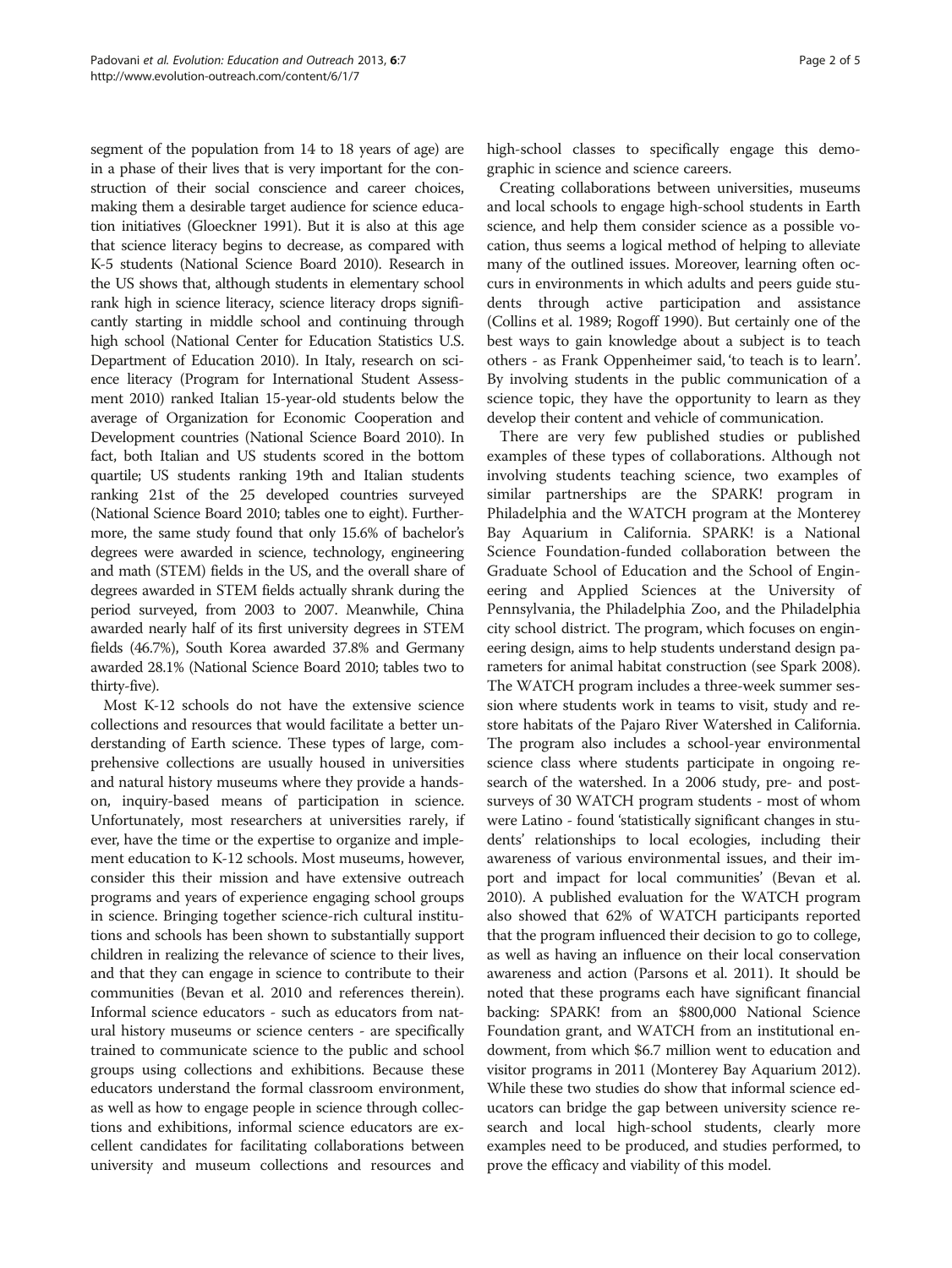The goals for this project were to (a) increase awareness among students about their local university's Earth Science department; (b) engage local high-school students in communicating Earth science to the public; and (c) create a template for a successful collaboration between a local university Earth Science department, informal science educators and local high-school students to design, manufacture and implement an Earth science exhibition.

# Methods

To address these issues, the Earth Science Department of an Italian university initiated a collaboration with a local high school<sup>a</sup> involving a group of high-school students, university Earth scientists and museum professionals to plan and implement a scientific exhibition on the subject of symmetry - chosen for its connection to both Earth science and the evolution of life on Earth. This exhibition ran for two weeks at the school, and the entire project lasted approximately six months. (For the complete protocols, evaluations, surveys and statistics for the project, see, Earth System Science Informal Education Network [2008\)](#page-4-0).

There are several criteria to consider when undertaking a collaboration with any K-12 school. Most teachers schedule class time very tightly, and have little time for extracurricular activities. Curriculum, too, needs to be considered because most teachers have activities and lessons planned months in advance. Another important requirement is cost effectiveness of the program. For this project, in an effort to be respectful of teachers' and students' time schedules and curricula, most meetings were planned outside regular school hours and with minimal help from teachers. Initial contact with the students was made through the school's headmaster and with the teacher responsible for university counseling to define the partnership in terms of resources, timetable and compatibility with the students' curriculum.

The current global economic crisis has created a significant drop in available funds for Italian public schools and universities - as is also the case in the US - so the project needed to be very modest in cost. The entire project required 800 EUR (at the time, less than 1,000 USD) in eligible costs for printing panels, which was funded by the university. Specimens and specimen cases were part of the university's scientific collection, and the exhibition was held in a classroom at the high school, hence requiring no facility rental fees. Because of the generic nature of the panels and other materials, these resources were reused and repurposed several times in the subsequent years in other educational and outreach events at the university. Printing the panels in-house on soft paper or other rigid material could further cut costs, although the use of a more substantial material would facilitate re-use of the panels.

The project spanned a period of six months, and began with a presentation by an Earth scientist from the university and a museum professional (who organized and managed the project) to five third-year classes (students ages 16 years old) at the Liceo Scientifico high school. Italian high-school students in their third year of school have not yet dealt with Earth sciences in their science curriculum (Earth sciences are part of the fifth year science syllabus). The presentation gave an overview of and goals for the project, together with relevant insights on the activities conducted at the Earth Sciences Department at the university. Students who were interested in the project were asked to enroll by sending a motivation letter via email to the informal science educator. Twenty-five students participated in the first meeting of the project, held at the Earth Science Department, which addressed the outline of the project and planning of the exhibition. During the meeting, students were also given basic information on informal science education and an explanation of the phases of exhibition planning (from Houtgraaf and Vitali [2008\)](#page-4-0). The second meeting (two weeks later) was aimed at giving the students essential knowledge on symmetry as related to Earth science. Two scientists from the university a mineralogist and a paleontologist - showed the students numerous mineral and fossil samples from the Department's collection, and students were encouraged to ask questions and interact with the presenters throughout the lessons. Both scientists carried on their collaboration with the project by giving continuous feedback throughout the exhibition development and implementation process. They were often present at the meetings (the structure of which they collaborated on) and offered their advice to students during office hours and via email.

The ensuing meetings followed the first three steps of exhibition planning - concept, storyline and design. Students were asked to provide first drafts on the conceptual planning of the exhibit (exhibit titles, core ideas, storyline, signage content, choice of objects and concepts, and advertising strategies) both during the meetings and via email. The students defined the big ideas of the exhibition by first making statements individually and then discussing amongst the group to come to consensus. The title of the exhibition 'Sim(meet)ria: l'ordine incontra la natura' (Sym(meet)ry: order meets nature) was conceived by a student.

The exhibition text was finalized by the museum professional after a consensus was reached with the students on the storyline and content of the exhibit. Content was then reviewed by the university scientists, who checked for scientific accuracy. The students performed a final review of all exhibition text and were asked to point out unclear passages or jargon in an effort to make the text more readable. The students also provided feedback, contributed to the graphics and physical layout of the exhibit, and defined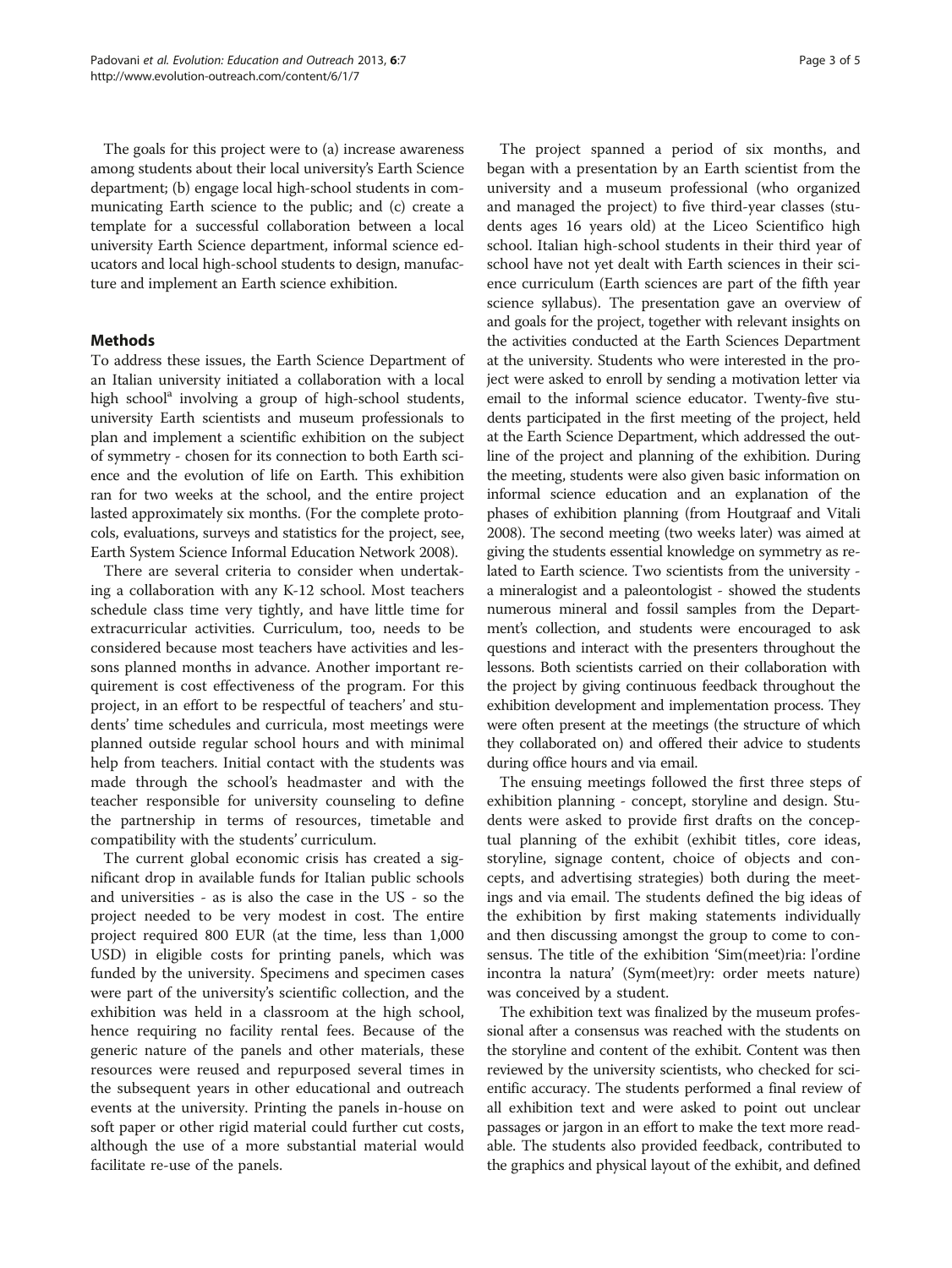and carried out marketing strategies (design and distribution of flyers and a poster, design and use of a Facebook page, etc.).

All of the meetings were held at the university's Earth Sciences Department facilities, where students were encouraged to visit the Department's geology museum and examine the mineral and fossil collections to select the specimens to exhibit. The fabrication of the exhibition was performed by all participants, including students, the museum professional and scientists.

The exhibit was installed in a classroom at the school and was open to the public for two weeks from Monday to Saturday, mornings and afternoons. During the exhibition, students gave guided tours to the visitors - many of whom were fellow students and their parents - acting as docents for their classmates in the morning and for the general public in the afternoons.

A total of 632 people (the majority high-school students) visited the exhibition. Fifteen students completed the program by collaborating actively in the design, content development and installation of the exhibition. The involvement of these students was made explicit in the exhibit and during the opening ceremony. All of the participating students were given a certificate valid for obtaining school credits at the end of the term.

# Results and discussion

Evaluation for this project included (1) a summative evaluation survey of participating students, (2) a student focus group, (3) a survey of the visitors to the exhibition, and (4) a two-year follow up post-survey of participating students.

(1) Summative evaluation. After their participation in the design of the exhibition, but before the exhibition was installed and opened to the public, the students were requested to complete an anonymous online survey concerning their participation in the project. The participating student survey was designed to collect data on the students' attitudes towards science as a school subject and on their response to the project. Out of the 15 students who fully participated in the planning phase, 12 completed the anonymous survey.

Overall, the responses of the students to the project were very positive, and the suggestions and comments were constructive and thoughtful. It is of note that many students reported an interest in objects rather than topics, by citing 'fossils' and 'minerals' as most interesting, instead of 'paleontology' and 'mineralogy'. This result indicates that working with objects - fossil and mineral specimens made a strong impression on the participants and reinforces the idea that objects are powerful educational media. With regard to skills they thought they developed or improved during the project, most of the students

mentioned organizational skills, and others pointed out that they learned new things about science. Most of the students provided comments or suggestions, such as creating a blog site for the project.

(2) Student focus group. The day before the exhibition was installed, a meeting with the student participants was organized to collect further impressions on the project. Students were asked to give their impressions via an oral survey on the experience of working on an exhibition. Eleven students of the original 15 were present and gave their feedback on particular aspects of the project.

One of the most common responses from students involved in the project was that they liked the team environment and the active involvement in creating the exhibit, indicating a significant engagement level with the project. The students also stated they felt they had been 'behind the scenes' and thus were now motivated to visit an exhibition that perhaps they would not have before their participation in the project. Another student pointed out that skills learned from being involved in exhibition planning - such as getting a particular audiences' attention (marketing) or making topics interesting to other people (communicating science to the public) are also useful in everyday life.

(3) Visitor survey. Visitors' questionnaires were aimed at gaining information about the demographics, the knowledge gained from the exhibit and about the local university Earth Sciences Department, and favorite elements of the exhibit as well as comments and critiques. Of the 632 visitors that attended the exhibition, 224 surveys were collected. Visitors' comments revealed a rather surprising insight; almost half of the visitors who provided a response to 'further comments' suggested enlarging and/or enriching the exhibit. In other words, this audience, composed mainly of high-school students, wanted to see more specimens and content in the exhibition. This contradicts the rather deeprooted assumption that, when dealing with younger audiences, brevity and extreme conciseness is mandatory (Barnard and Loomis [1994](#page-4-0)).

(4) Student post-survey. Two years after the completion of the project, during the summer before the students' enrollment in university courses, participants were contacted via Facebook to answer three questions: in which university courses, if any, they will enroll; if the project proved to be a useful experience in the subsequent school years; and which was the most significant (and useful) activity they remembered from the project. Of the original 15 participants, 10 gave their feedback. The post-survey showed student appreciation for having had contact with the university environment so early in their education. The vast majority of respondents (80%) also reported that the knowledge acquired during the project was helpful for them in carrying out the science syllabus during subsequent school years. Although none of the respondents declared to have chosen